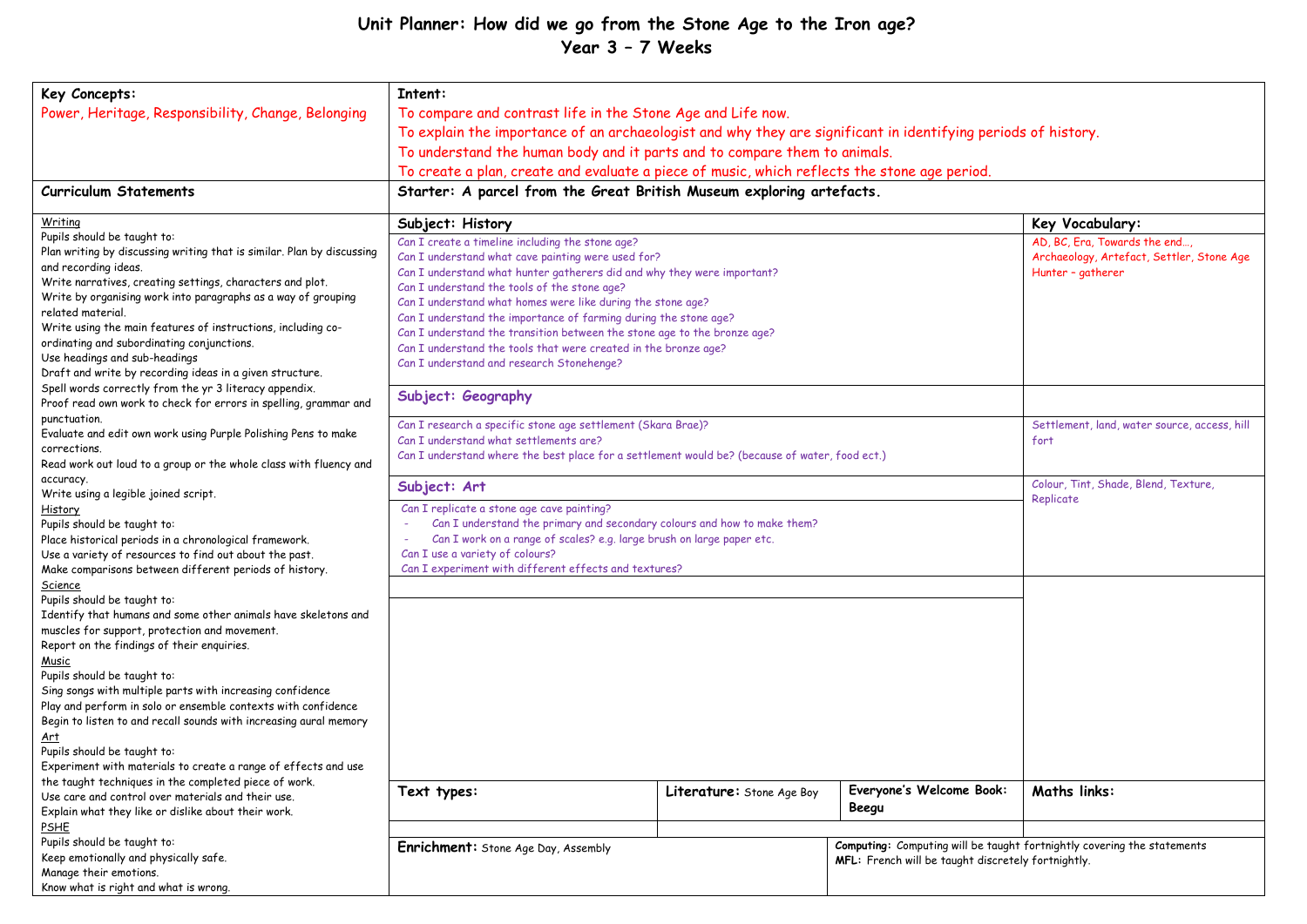| Understand the schools STOP programme.                          |  |
|-----------------------------------------------------------------|--|
| Recognise opportunities to make their own choices about food/ a |  |
| balanced diet.                                                  |  |
| Computing                                                       |  |
| Pupils should be taught to:                                     |  |
| With support select and use a variety of software to accomplish |  |
| qoals.                                                          |  |
|                                                                 |  |
|                                                                 |  |

## **Sequence of Lessons Stone Age to Iron Age – 7 weeks**

| Lesson               | Learning Challenge                                               | Outcomes                             | Concepts          |
|----------------------|------------------------------------------------------------------|--------------------------------------|-------------------|
| 1. History           | WOW day to gain interest into the stone age                      | <b>NA</b>                            | Curiosity, change |
| 2. History           | Can I understand what an archaeologist is and what               | Pre- task & post- task of            | Curiosity         |
|                      | they do?                                                         | what they look like.                 |                   |
|                      |                                                                  | Key vocabulary for                   |                   |
|                      |                                                                  | archaeologist in books.              |                   |
| 3. Music             | Can I learn a stone age rap?                                     |                                      |                   |
| 4. Music / Computing | Can I perform and record a rap video?                            |                                      |                   |
| 5. History           | Can I create a timeline of the stone age period?                 | Time across a double page<br>spread. |                   |
| 6. History           | Can I investigate cave paintings and what they were<br>used for? | Fact file on paintings               |                   |
| 7. Art               | Can I create a replica of a cave painting?                       | Cave painting with their             | Heritage          |
| 8. Art               | Can I create my own material to paint with?                      | own paint.                           |                   |
| 9. Art               | See project planner.                                             |                                      |                   |
| 10. History          | Can I understand what hunter-gatherers do?                       | Blooms questions                     |                   |
| 11. History          | Can I understand what tools were used during the stone           | Identify and explain uses.           | Power             |
|                      | age?                                                             | British museum resource.             |                   |
| 12. Geography        | Can I understand where the best place for settlements            | Look at key features and             | Home              |
|                      | were during the stone age?                                       | explain importance                   |                   |
| 13. History          | Can I understand the importance of farming?                      | Animals and Tools used -             |                   |
|                      |                                                                  | double page spread.                  |                   |
| 14. History          | Can I understand the transition to the Neolithic age?            |                                      | Sustainability    |
|                      |                                                                  |                                      |                   |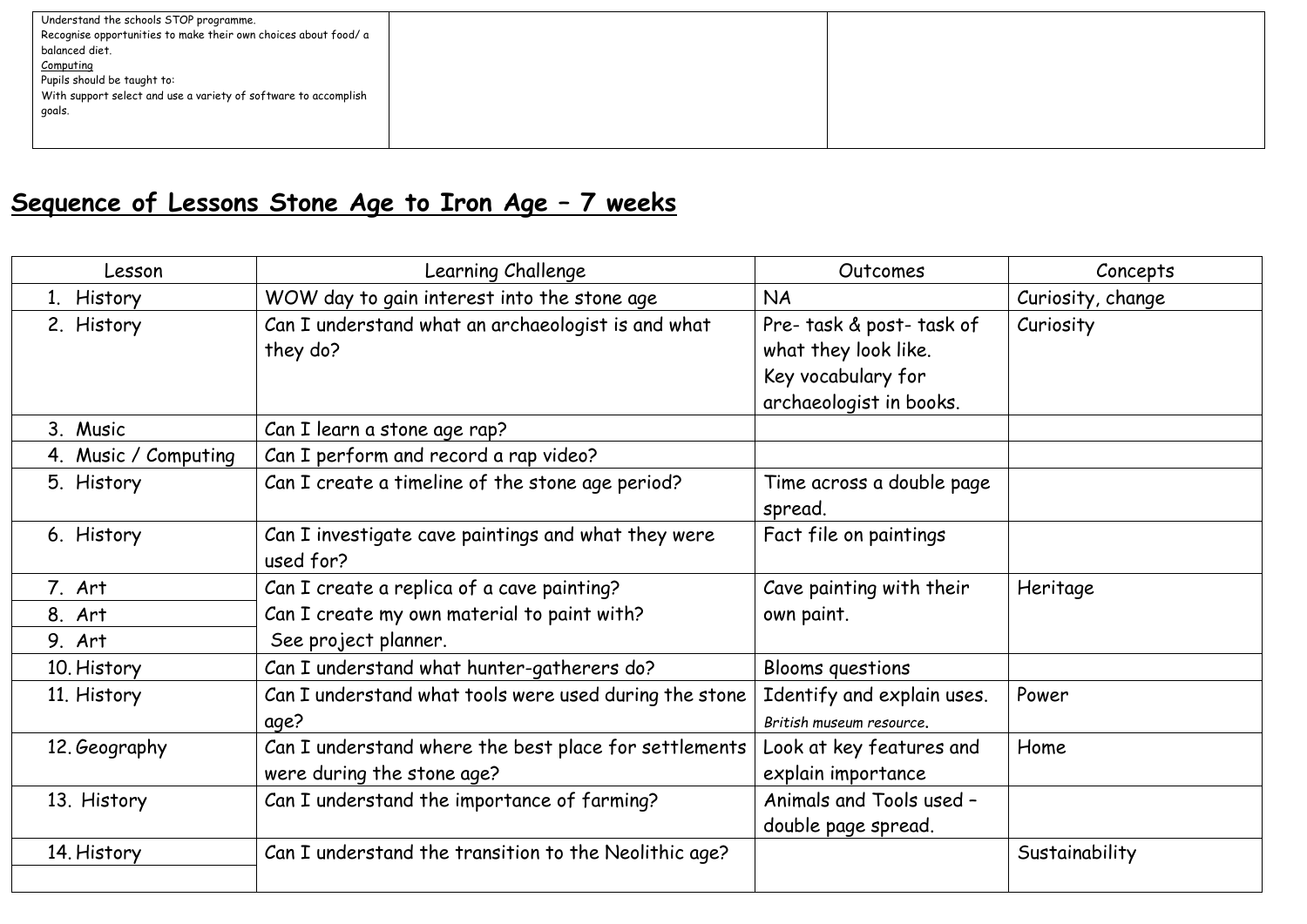| 15. Geography /<br>History | Can I understand the importance of Skara Brae?                                           | <b>DPS</b> |
|----------------------------|------------------------------------------------------------------------------------------|------------|
| 16. History/Geography      | Can I understand what Stonehenge is why it is<br>important?<br>Can I locate it on a map? | <b>DPS</b> |
| 17. History                | Can I understand what happened after the stone age.                                      |            |
| 18. History                |                                                                                          |            |
| 19. D&T                    | Can I make some stone age stew?                                                          |            |
| 20. Literacy               | Can I write a set of instructions for stewed fruit?                                      |            |
| 21. Music                  | Can I compose a piece of stone age music to dance to?                                    |            |
| 22. History                | Can I use graphic notation to record a piece of music?                                   |            |
| 23. History                | Can I evaluate my peers stone age music?                                                 |            |
| 24.                        |                                                                                          |            |
| 25.                        |                                                                                          |            |
| 26.                        |                                                                                          |            |